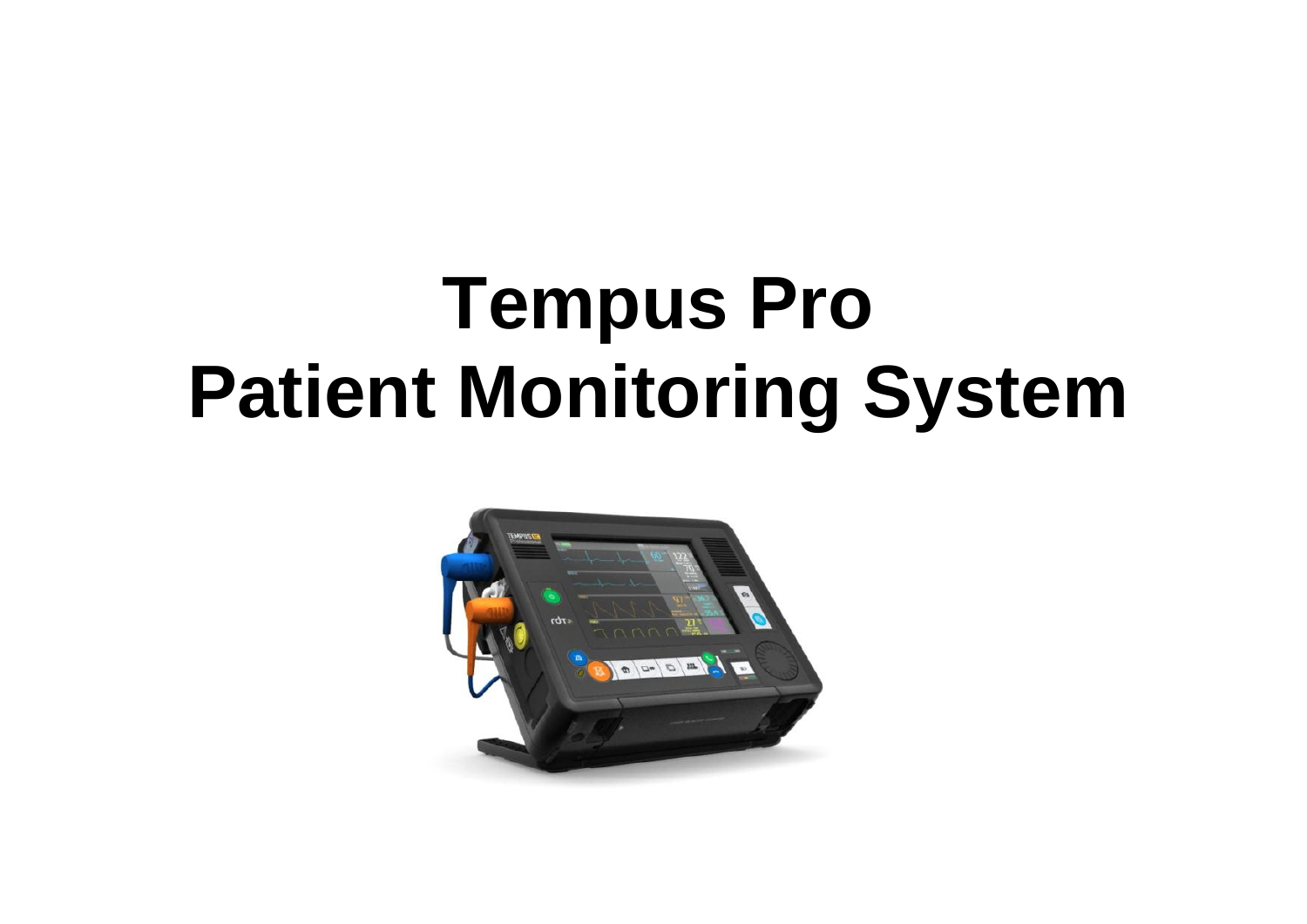## **Other Tempus Pro Features**

 $\mathscr{L}$ 

Masimo SET SpO2 NIBP, neonate, child, adult 3/5/12 Lead ECGImpedance respiration

2 channels of invasive pressure

Integrated Capnometry

2 channels of contact temperature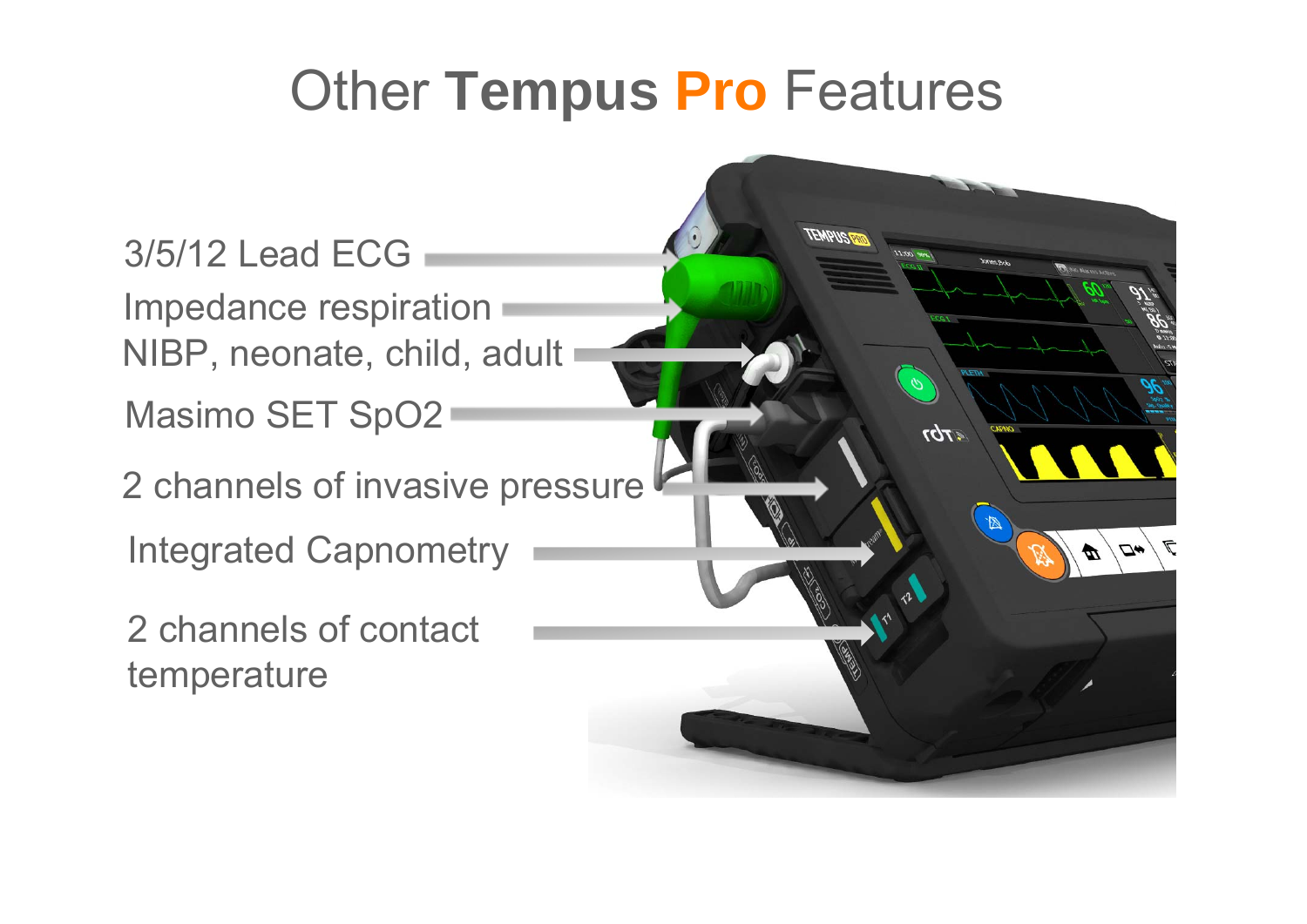

# **Tempus Overview**

- • In addition, **Tempus Pro** will have the following features:
	- Faster start time
		- • **Tempus Pro** will warm-start in less than 15 seconds
	- Higher alarm volume
	- ‒ 360° visible 3-colour alarm bar
	- Recessed tactical switch
	- ‒ Event button
	- Previous activity function button
	- Future ability to add other features such as iStat integration and tissue oximetry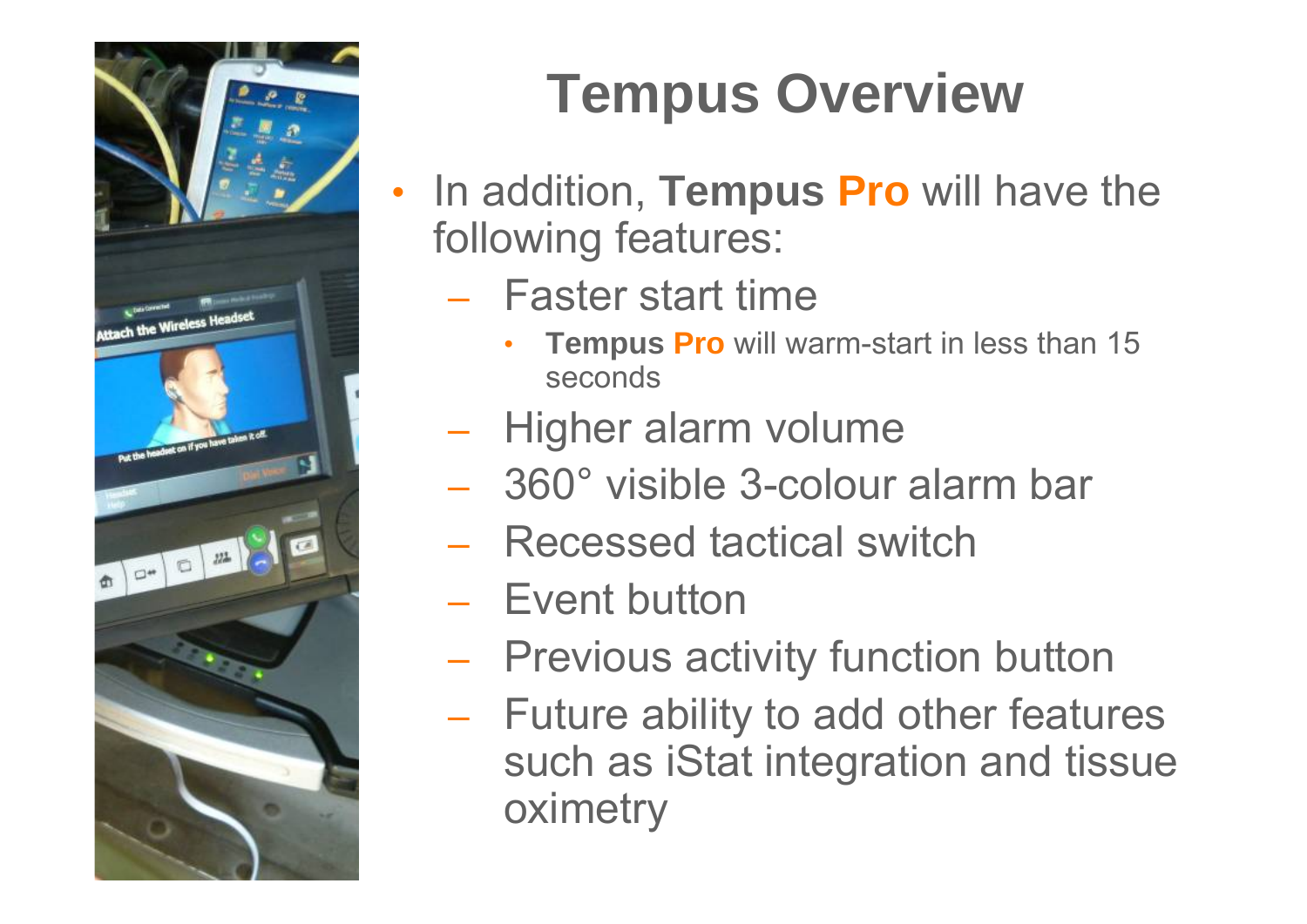## Other **Tempus Pro** Features (estimated Q4 2013)

- Additional 2 channels of invasive pressure
- USB 3.5 MHz ultrasound
- USB 7.5 MHz ultrasound
- USB Video laryngoscopy

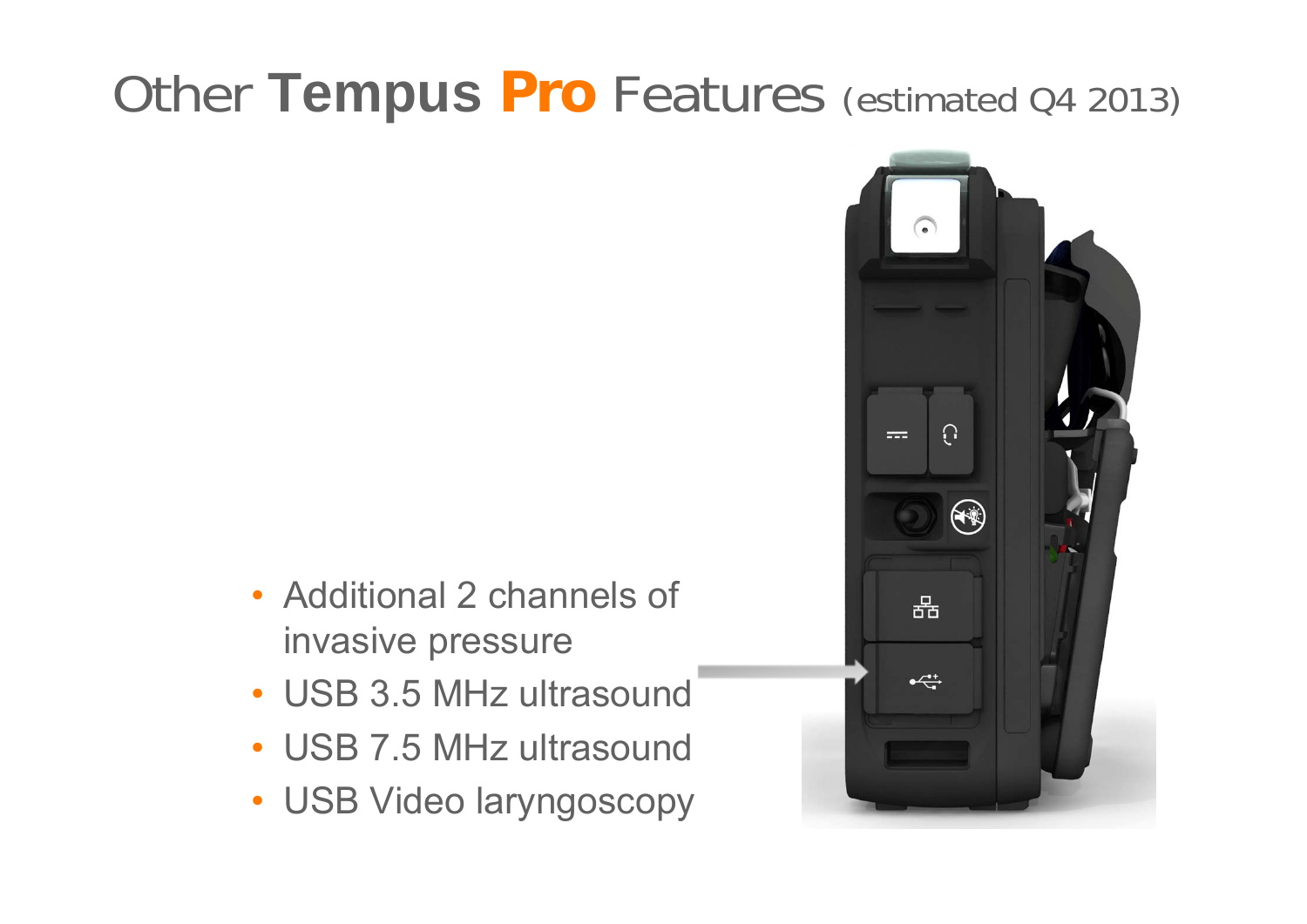#### Upgradable Modularity - Ultrasound

- •Ultrasound for FAST exam currently under development
- • Small compact Tempus powered ultrasound probe
	- Gives completely new capability from same battery and display you are already carrying
- •Structured process to remind user of the elements of the exam
- •Automatic creation of a FAST exam report for record of care and **ReachBak**